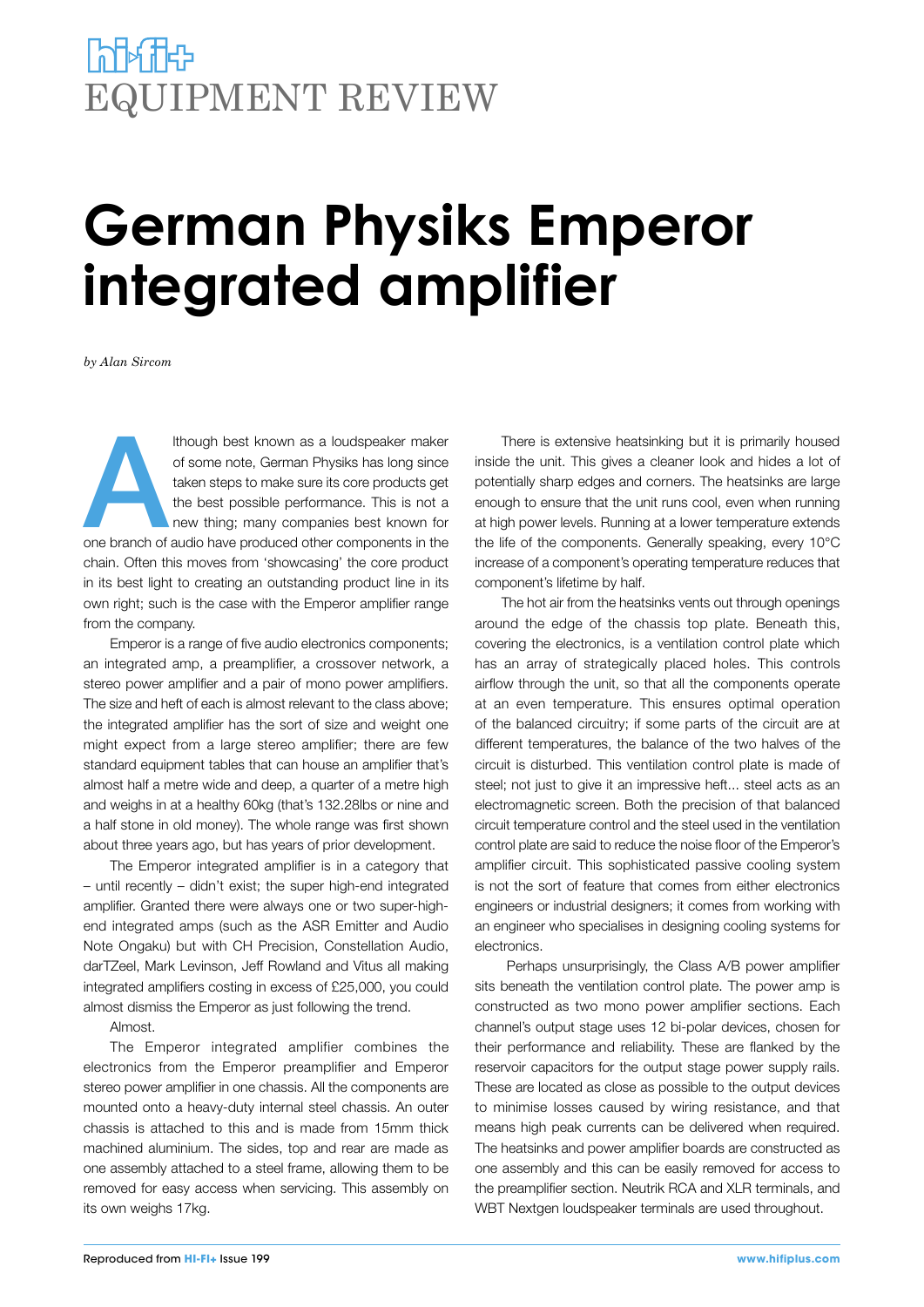#### EQUIPMENT REVIEW / **GERMAN PHYSIKS EMPEROR**



The preamp section is located on a second level under the power amplifier boards. As with the power section, this is constructed as two mono channels and is fully balanced, with a relay-switched resistor network volume control. This is more complex than a single-ended potentiometer volume control, but has the advantage that the input and output impedances remain constant, regardless of the setting. Naturally given the uncompromising nature of the Emperor amplifier, close tolerance resistors are used in this network, so that the two channels track very accurately. All signal switching is done by relays to keep signal paths as short as possible and minimise noise pick-up.

Like many super-high-end designs, the Emperor integrated amplifier includes both balanced and single-ended inputs (three of each, in fact). Unlike many such models, however, there is no provision for built-in phono stages, DACs or streamers. These are conscious decisions, rather than 'rookie errors' on German Physiks part. When it comes to phono stages, it was felt that those who have a high-end turntable system tend to have already invested heavily in the complete front-end in this respect, and few on-board phono stages are sonically superior to the best high-end standalone designs. When it comes to DACs and streamers, German Physiks plays a long game with the Emperor; the state-of-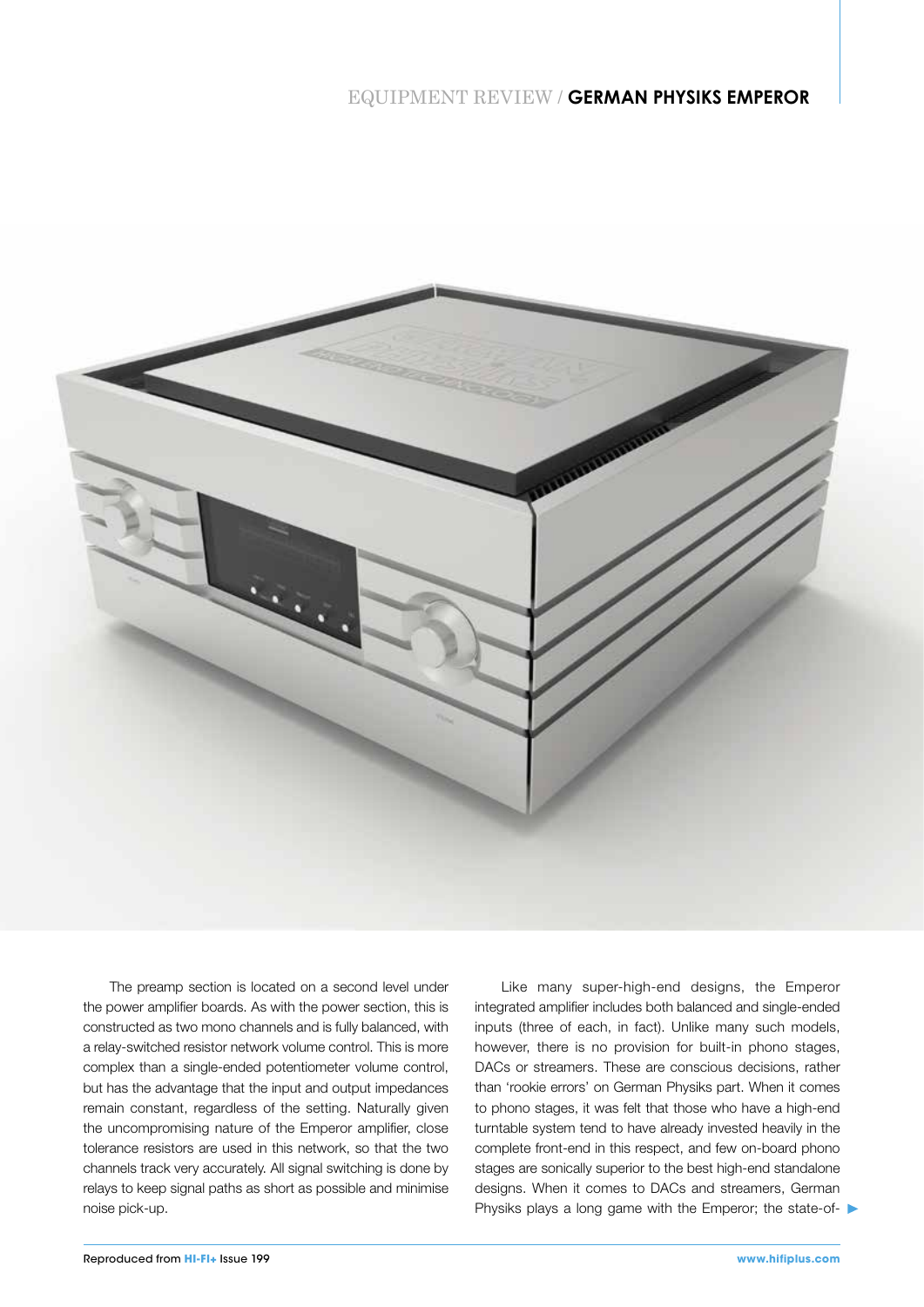#### EQUIPMENT REVIEW / **GERMAN PHYSIKS EMPEROR**

*"It exudes a quiet sense of confidence, physical control and presence because nothing fazes the Emperor amp."*



the-art DAC or streamer today will look like it 'came out of the Ark' five or ten years hence, so rather than include an input that will be redundant in a few years, the smart money is on standalone DAC or streamer options.

Yes, you could make the D/A converter or streamer as a plug-in option (and in the process allow future upgrades), but this would require a significant amount of circuit-board real estate and keeping the noise that they would generate out of the rest of the circuit would require the sort of additional internal chambering that would increase both the price and weight of the Emperor.

In operational terms, the 300W per channel Emperor is more 'benign ruler' than 'dictator'. I mean, the power up cycle could have gone a bit *Dirty Harry* here: "I know what you're thinking... did I blow the mains fuse, or only the circuit breaker in the fuse box? But seeing how this is a 2.5kVA transformer with an inrush current that can blow your drive units clean off, you gotta ask yourself... do I feel lucky?" Fortunately, a fourstage 20 second soft-start is better than my scriptwriting skills.

Finally, it's the little things that make the difference. For example the Emperor's logic board spends most of its time in sleep mode (although in an amp this size, you have to think Chuck Norris; it doesn't 'sleep'... it 'waits'), only waking on receipt of a command from the remote handset, acting on that command, then staying out of the way of the sound. Lifting a 60kg amplifier onto an equipment stand (and finding an equipment stand that can handle a 60kg load) are the nearest the Emperor gets to 'audio tyrant'.

Mentioning Clint Eastwood and Chuck Norris in almost the same breath is probably a good way of opening the description of how the Emperor actually performs. There's a sense of absolute unburstability here; possibly thanks to a stiff power supply that doubles its power from eight-ohms to four and once again into two-ohms. Short of rocking up with a pair of old Apogee Scintillas, there is no loudspeaker that will challenge the Emperor. It exudes a sense of quiet confidence, physical control and presence because nothing fazes the Emperor amp.

The degree of control it holds over loudspeakers, and the system in general, is a heady wine. Play something you know well – like 'Celestial Echo' from Malia and Boris Blank's *Convergence* album [Boutique] – and you tend to have a preconceived notion about the recording based on prior listening. The Emperor helps get past those preconceptions; on this album, there's a tendency to dismiss it as electronica with a breathy female vocal up front, but here there's a sense of instrumentalists at work. Not only is this clear with more coherent and articulate vocals, but Emperor digs deeper into